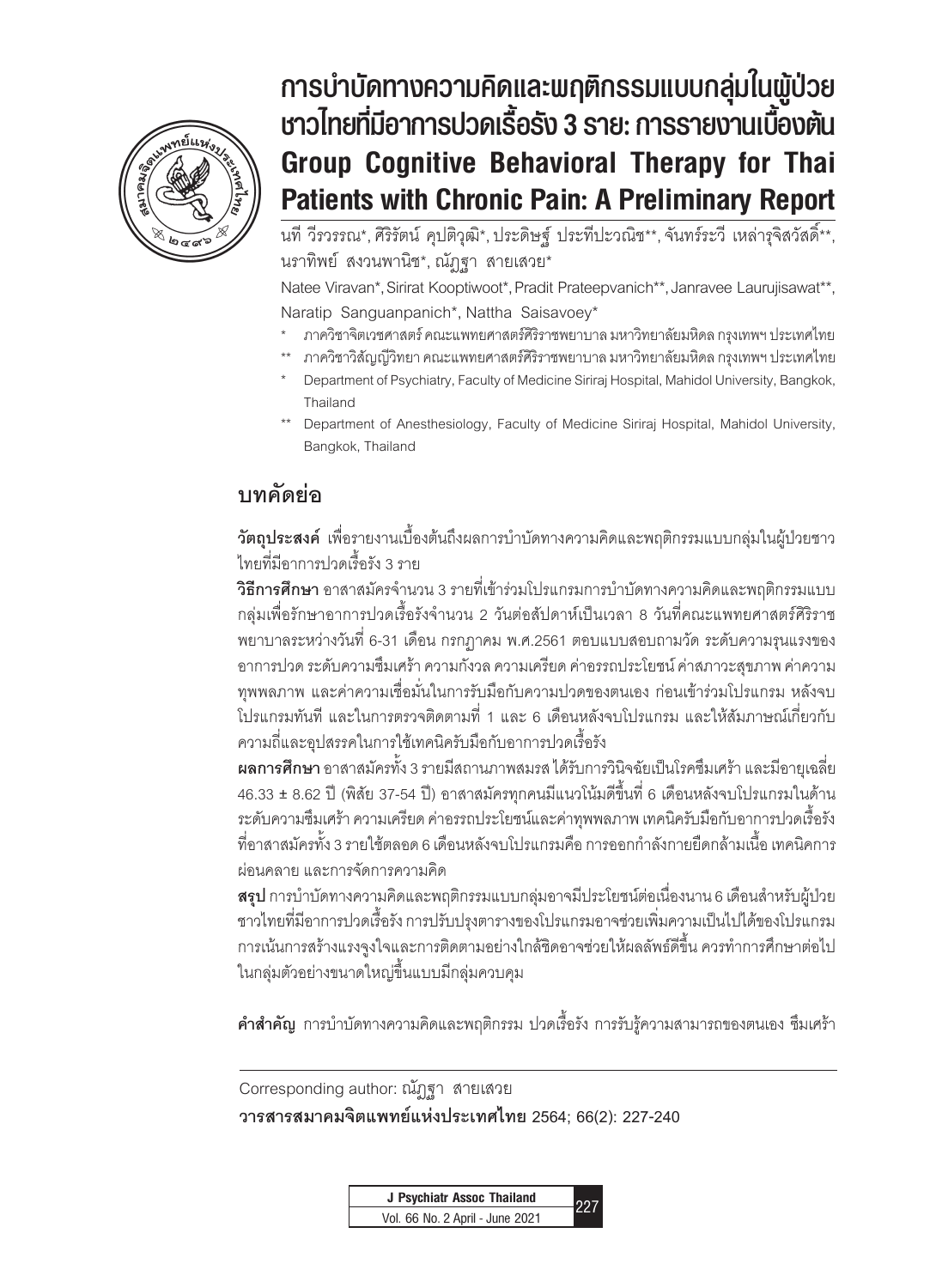# **ABSTRACT**

**Objective :** To perform a preliminary study of the treatment effects of a group-based CBT for the first time in Thailand for Thai patients with chronic pain.

**Methods :** This is a preliminary report of the prospective pre-post treatment study in three participants who attended an 8-sessions, twice-weekly, "CBT for Chronic Pain" program at the Faculty of Medicine Siriraj Hospital between July 6 and 31, 2018. The outcome measures were the pain severity, depression, anxiety, stress, utility, overall health, disability, and pain self-efficacy. These participants were assessed before and immediately after the program, and again at the 1-, and 6-month follow-ups. They were then interviewed on treatment-strategies use.

**Results :** All three participants were married women with a mean age of 46.33 ± 8.62 (range, 37-54) years. They were all diagnosed with major depressive disorder. Six-month positive trends were observed in every participant for depression, stress, utility, and disability. All participants continuously used stretching exercises, relaxation technique, and thought management through a 6-month follow-up period.

**Conclusion :** Group-based CBT may have six-month benefits for Thai patients with chronic pain. Program schedule modification may improve the feasibility of the program. Focusing more on motivation enhancement and closed follow-up might improve the outcomes. Further study with a large sample size and a control group is required.

**Keywords :** cognitive behavioral therapy, chronic pain, self-efficacy, depression

Corresponding author: Nattha Saisavoey

**J Psychiatr Assoc Thailand 2021; 66(2): 227-240**

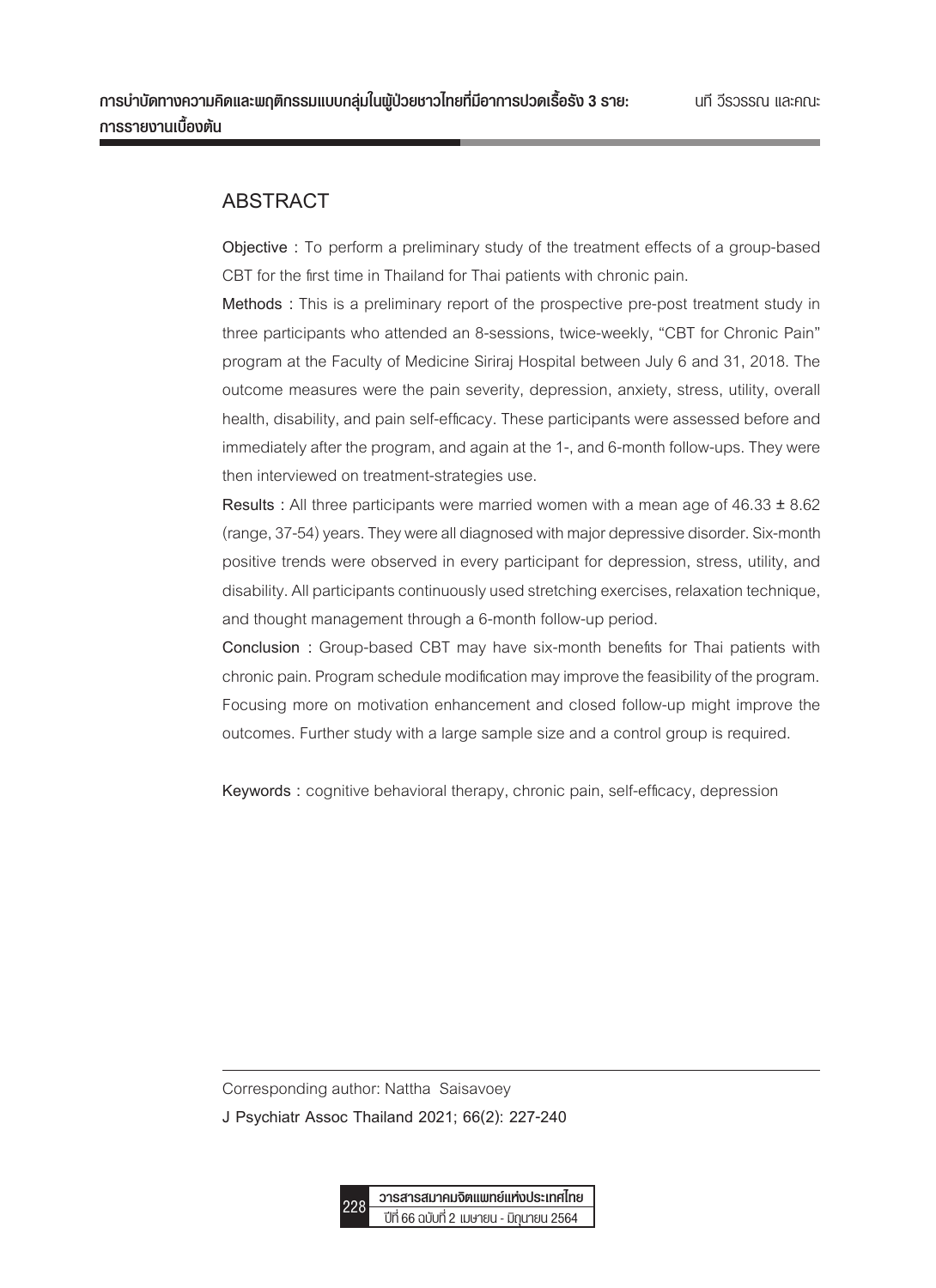# **Introduction**

Chronic pain is pain that lasts longer than three months. $^1$  It affects one-third of US adults $^2$  and substantially burdens individuals, employers, healthcare systems, and society. $^3$  Because of its chronicity, a multimodal approach including medications, surgery, physical rehabilitation, and cognitive behavioral therapy (CBT) is needed rather than medication use alone. $4$  Both individual and group-based CBT can equally reduce pain interference, depression, and medication use. However, group-based CBT requires less staff use and staff's working hours and offer peer group  ${\sf support.}^5$  Group-based CBT is widely used to treat patients with chronic pain in Europe and the US as a part of multimodal approaches. $6-9$  It positively impacts cognitive coping, mood and affects, pain experience, activity level, and social role functioning.<sup>6</sup> The intervention was also used to treat chronic pain successfully in patients with fibromyalgia and low back pain.<sup>7,8</sup> Furthermore, CBT changed the brain intrinsic functional connectivity correlated with pain self-efficacy and relieving pain symptoms.<sup>9</sup>

Despite the abundance of European and North American studies reported in the literature, East and Southeast Asian research on group-based CBT for patients with chronic pain is scarce<sup>10</sup>, with no studies have been conducted in Thailand. An Indonesian study<sup>11</sup> on the effectiveness of short, group-based CBT (a total of 8 sessions held twice weekly) reported significant improvements in pain acceptance and depressive symptoms. However,

there were no long-term follow-up assessments. Another study in Hong  $Kong<sup>12</sup>$  conducted three, 2-hour CBT sessions in a week revealed significant decreases in pain intensity and increases pain knowledge, but no significant changes in most of the coping strategies. The short time to learn and practice the coping strategies might have affected the results. The long-term impact of the treatment was also not investigated. A Malaysian study<sup>13</sup> on the effects of the 10-day CBT program for pain management showed significant improvements in pain scores, disability, depression, self-efficacy, and catastrophizing. The results remained positive at 1-year follow-up.

The current work aimed to perform a preliminary study on the treatment effects of a group-based CBT for Thai patients with chronic pain. To the best of our knowledge, this matter has not been previously investigated in Thailand, so the present research is the first to do so.

## **Material and Methods**

The research was the prospective pre-post treatment study conducted at the Faculty of Medicine Siriraj Hospital, Mahidol University, Bangkok, Thailand, between April 1, 2018, and January 31, 2020, with prior approval from the Ethics committee, Siriraj Institutional Review Board (approval no. Si 850/2018).

The preliminary report was done by reviewed the participants' demographic data and medical histories through electronic medical records. Scores were collected from the questionnaires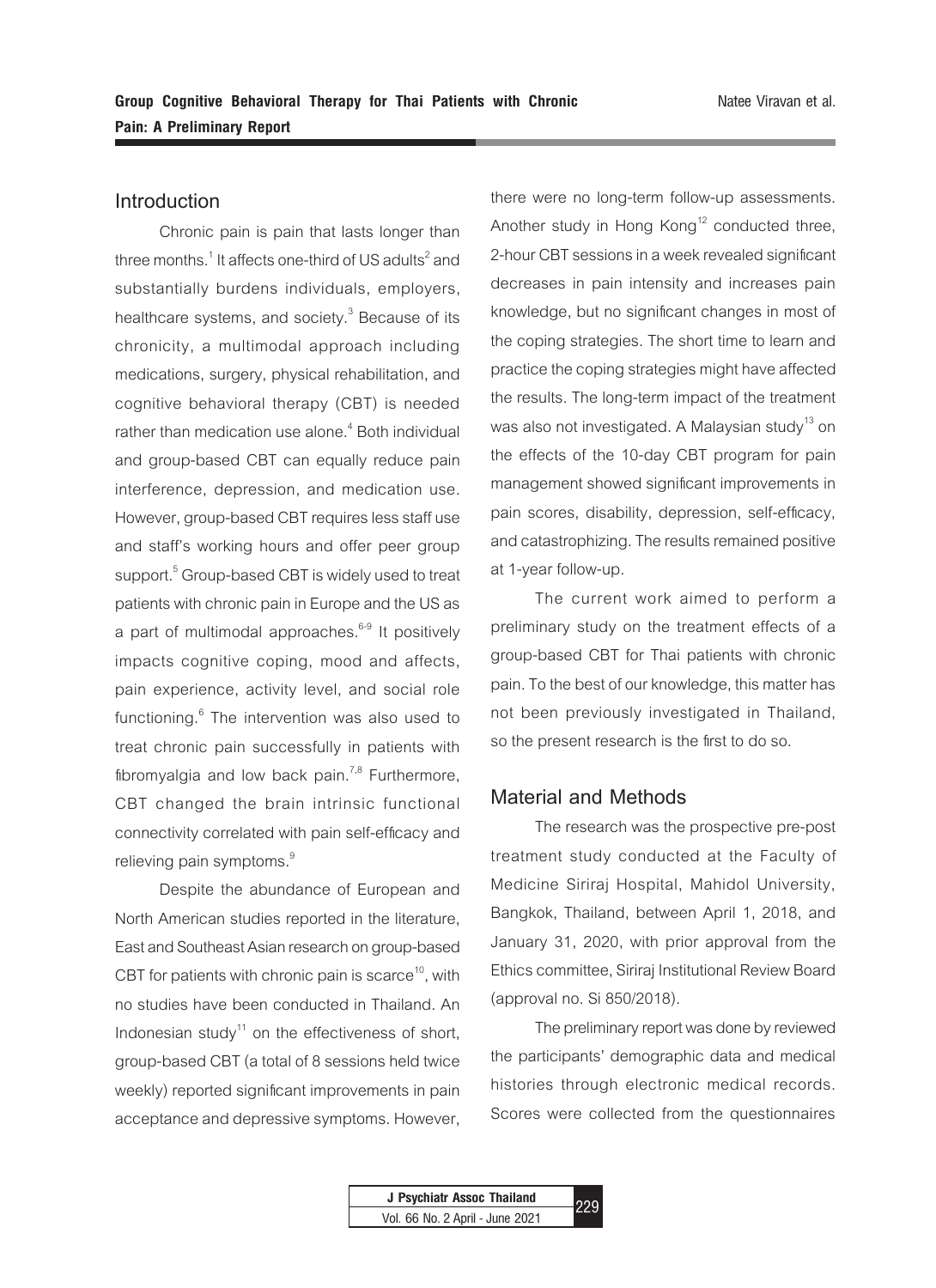completed by participants before and immediately after attending the group CBT course, and at their 1-month and 6-month follow-up. Written informed consent was obtained from each participant.

#### *Participants*

We identified chronic pain patients who follow-up with the only psychiatrist at the pain clinic from the electronic medical record during January 1 and June 15, 2018. We then included 18 or more year-old Thai patients with chronic pain who had given their consent to enroll in this study.

Participants were excluded from the study if they 1) had a critical medical illness or severe psychological problems that would interfere with their participation, 2) had an active psychosis, or 3) had a moderate to high risk of suicide. Participants were permitted to withdraw from the study at will.

#### *Intervention*

"CBT for Chronic Pain" was an 8-sessions, twice-weekly (Tuesday and Friday), 7-hours-a-day, group program. It was modified from the "Active Day Patient Treatment" (ADAPT) program of the Pain Management Research Centre, Royal North Shore Hospital, University of Sydney, Australia, which had been developed by Professor Michael Nicholas. The program for use in Thailand was collaboratively developed by Nicholas and Saisavoey. The program's activities used cognitivebehavioral methods as the main model to teach patients how to deal with their pain by developing essential pain management skills. The program facilitators comprised a psychiatrist, two psychologists, a pharmacist, a pain clinic nurse, and two physiotherapists. Participants were instructed in the model of chronic pain (therapists illustrated common problems experienced by people with chronic pain and then linked this model to participants' life experiences); goal setting (therapists assisted participants in determining goals that were specific, easily measured, achievable, meaningful, and had a time-frame for achieving them); stretching, strengthening, and aerobic exercise (therapists taught participants various kinds of exercises and encouraged them to exercise daily); pacing activities (therapists guided participants to increase their intensity of exercises and activities gradually each day without overdoing or underdoing), desensitization (therapists encouraged participants to gently stimulate their pain sites short-time each day in order to reduce hypersensitivity of that body areas), and relaxation techniques (therapists taught participants to reduce the stress of experiencing pain by using relaxation technique); thought management (therapists guided participants to aware of their unhelpful thoughts and choose alternative views that can reduce their stress); problem-solving skills (therapists taught participants to solve their problems systematically by identifying various alternative solutions for the problem and the advantages and disadvantages of each answer); sleep management (therapists had their participants record their sleep diaries to help them aware of their unhealthy sleep habits and corrected

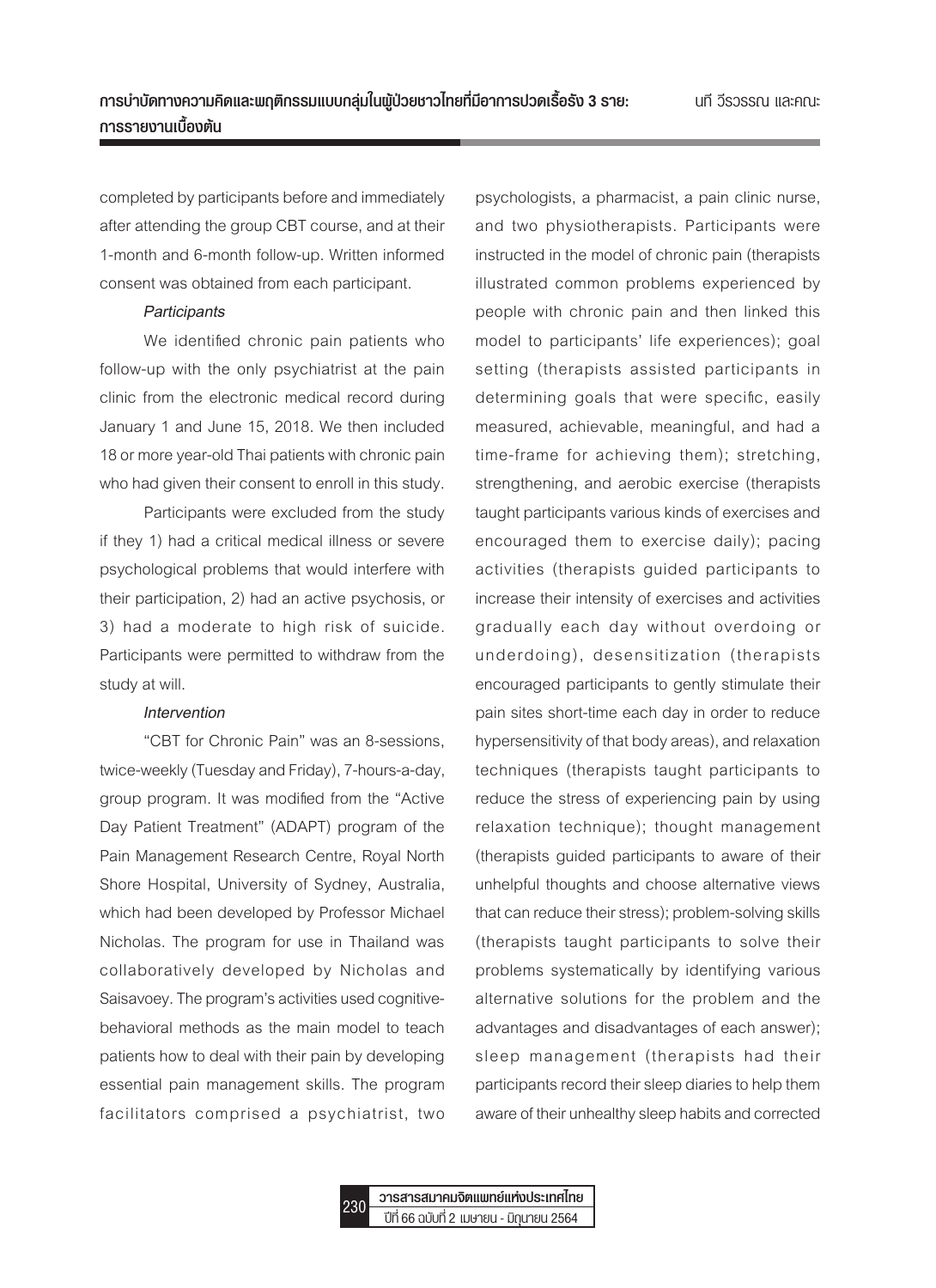their unhelpful behaviors); and flare-up planning (therapists assisted participants in making plan to cope with their flare-up pain) (Table 1). These represented the treatment strategies that would help them deal with pain and its consequences. The participants were encouraged to practice the

treatment-strategies at home by themselves every day between the program sessions and continue with them once the program had finished. Moreover, their walking was also video recorded before and after the program to help them see their improvements.

**Table 1** Contents in each session of the "CBT for Chronic Pain" program

| Sessions | Contents                                                                                      |
|----------|-----------------------------------------------------------------------------------------------|
|          | Model of chronic pain, Goal setting, Pre-intervention video record, Relaxation technique,     |
|          | Strengthening/Stretching/Aerobic exercises, Pacing activities, Homework                       |
| 2        | Review of homework, Relaxation technique, Pacing activities, Strengthening/Stretching/Aerobic |
|          | exercises, Thought management, Homework                                                       |
| 3        | Review of homework, Relaxation technique, Pacing activities, Strengthening/Stretching/Aerobic |
|          | exercises, Thought management, Homework                                                       |
| 4        | Review of homework, Desensitization, Relaxation technique, Strengthening/Stretching/Aerobic   |
|          | exercises, Thought management, Homework                                                       |
| 5        | Review of homework, Relaxation technique, Sleep management, Strengthening/Stretching/Aerobic  |
|          | exercises, Thought management, Homework                                                       |
| 6        | Review of homework, Relaxation technique, Problem-solving, Strengthening/Stretching/Aerobic   |
|          | exercises, Thought management, Homework                                                       |
| 7        | Review of homework, Relaxation technique, Problem-solving, Strengthening/Stretching/Aerobic   |
|          | exercise, Thought management, Flare-up planning, Homework                                     |
| 8        | Review of homework, Relaxation technique, Strengthening/Stretching/Aerobic, Review of goal,   |
|          | Post-intervention video record, Review video                                                  |

#### *Measures*

We used five tools and interview to evaluate the efficacy of the "CBT for Chronic Pain" program. They were:

1) The Numeric Pain Rating Scale, Thai Version (NPRS-Th). Here, patients self-report their pain intensity, with a score ranging from 0-10  $(0 = no \,\text{pain}; 10 = \text{worst} \,\text{pain} \,\text{imaginable}).$ 

2) The Depression Anxiety Stress Scales 21 (DASS-21), Thai version.<sup>14</sup> This 21-item, selfadministered questionnaire measures the degree of depression, anxiety, and stress. Each item has 4 scales, with a 0-3 range ( $0 =$  never;  $3 =$  almost always). Cronbach's alpha for the stress, anxiety, and depression aspects of the DASS-21, Thai version, were determined to be 0.92, 0.83, and 0.89, respectively.

3) The EuroQol group-5 dimensions-5 levels, Thai version.<sup>15</sup> This self-administered questionnaire consists of two parts: a descriptive system and a visual analog scale. The descriptive system measures a utility value for the patient's

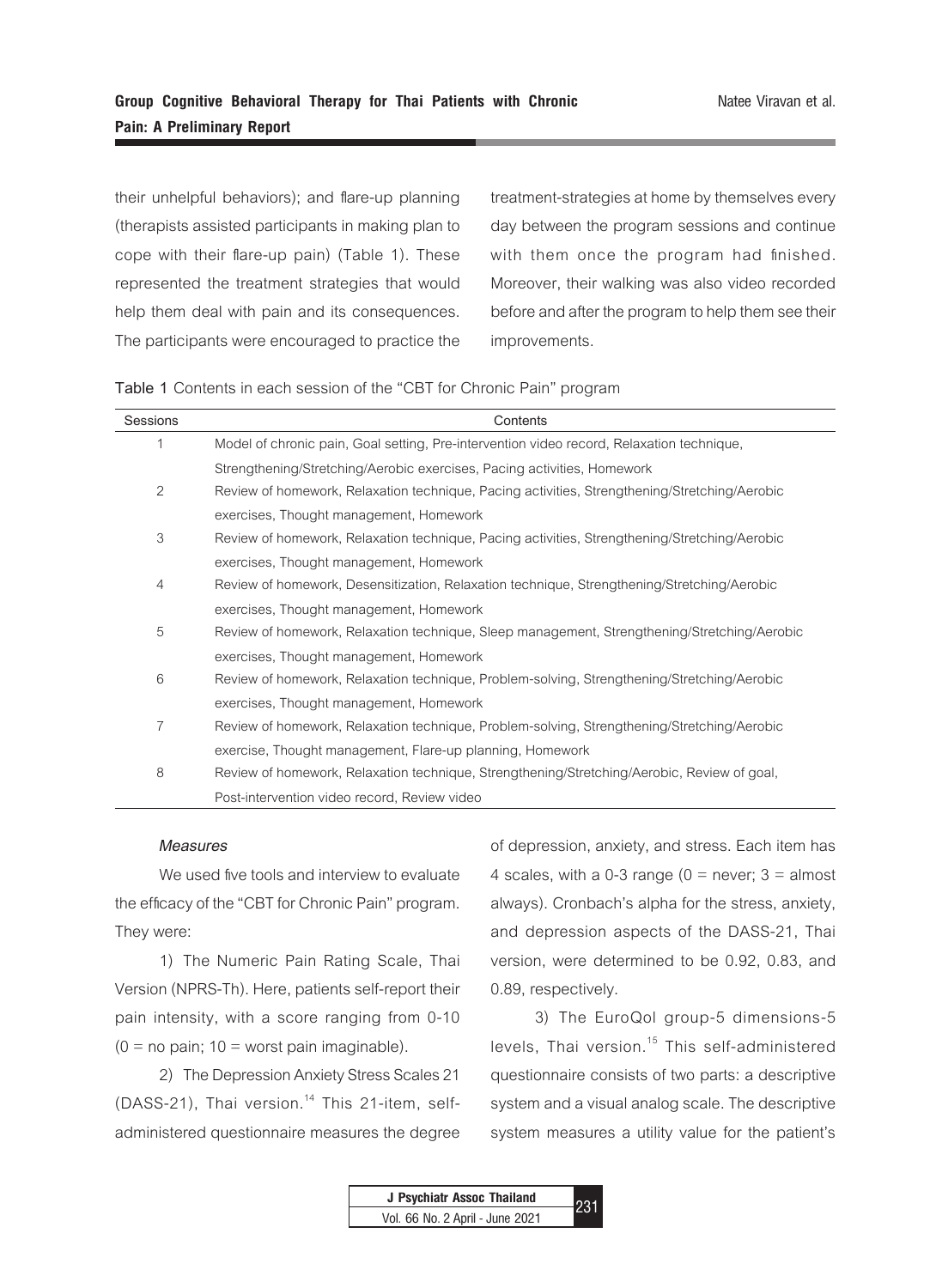current health status summarized in a EuroQol index (EQ index). Five health dimensions are assessed, including mobility, self-care, usual activities, pain/discomfort, and anxiety/depression. Each dimension has five levels of response (1-5 :  $1 = no$  problems;  $5 = \text{unable}/\text{extreme problems}$ . The scores from each dimension are then calculated into utility score (EQ index). In the second part, the visual analog scale measures the patient's current health state value through their self-reporting of a number from 0 to 100  $(0 =$  the worst health state;  $100 =$  the best health state) summarized as the EuroQol visual analog scale (EQ VAS). The intraclass correlation coefficient has been shown to be 0.89, with weighted kappa coefficients for its five dimensions ranging between 0.44 and 0.60.

4) The Roland-Morris disability questionnaire (RMDQ), Thai version.<sup>16,17</sup> This 24-item, selfadministered questionnaire assesses the degree of functional disability in patients with pain, with the score ranging from 0-24. The internal consistency of the RMDQ, Thai version, has been determined to be 0.83.

5) The pain self-efficacy questionnaire  $( PSEQ)$ , Thai version<sup>23</sup> This 10-item, self-administered questionnaire assesses the strengths of a patient's self-efficacy beliefs and their confidence to accomplish any activity despite the pain. Each question has  $7$  scales (0-6:  $0 =$  not at all confident; 6 = completely confident). The PSEQ, Thai version, has high internal consistency (Cronbach's alpha =

0.92) and an intraclass correlation coefficient of 0.48.

6) Interview of the treatment-strategies use. Participants were asked whether they used and how often they used each treatment-strategy they had learned from the group CBT during the 6-month follow-up period. More, we asked them what were the obstacles to adhere to treatment-strategies.

#### *Statistical analyses*

The statistical analyses were performed using Statistical Package for the Social Sciences (SPSS) for Windows, version 18.0 (SPSS Inc., Chicago, IL, USA). Descriptive statistics were used to present each variable of the participants' characteristics and outcomes.

#### **Results**

We identified 22 patients who met inclusion criteria from hospital medical records of the Pain clinic between January 1 and June 15, 2018. Twelve patients were interested in the "CBT for chronic pain" program. However, one patient was excluded because his age was less than 18, and six patients could not participate in the program because they had to work on weekdays. Five patients gave consent to participate in the study. Nevertheless, one patient had to study abroad, and another one lost follow-up for an unknown reason before the beginning of the group CBT. Therefore, there were only three participants left in the group.

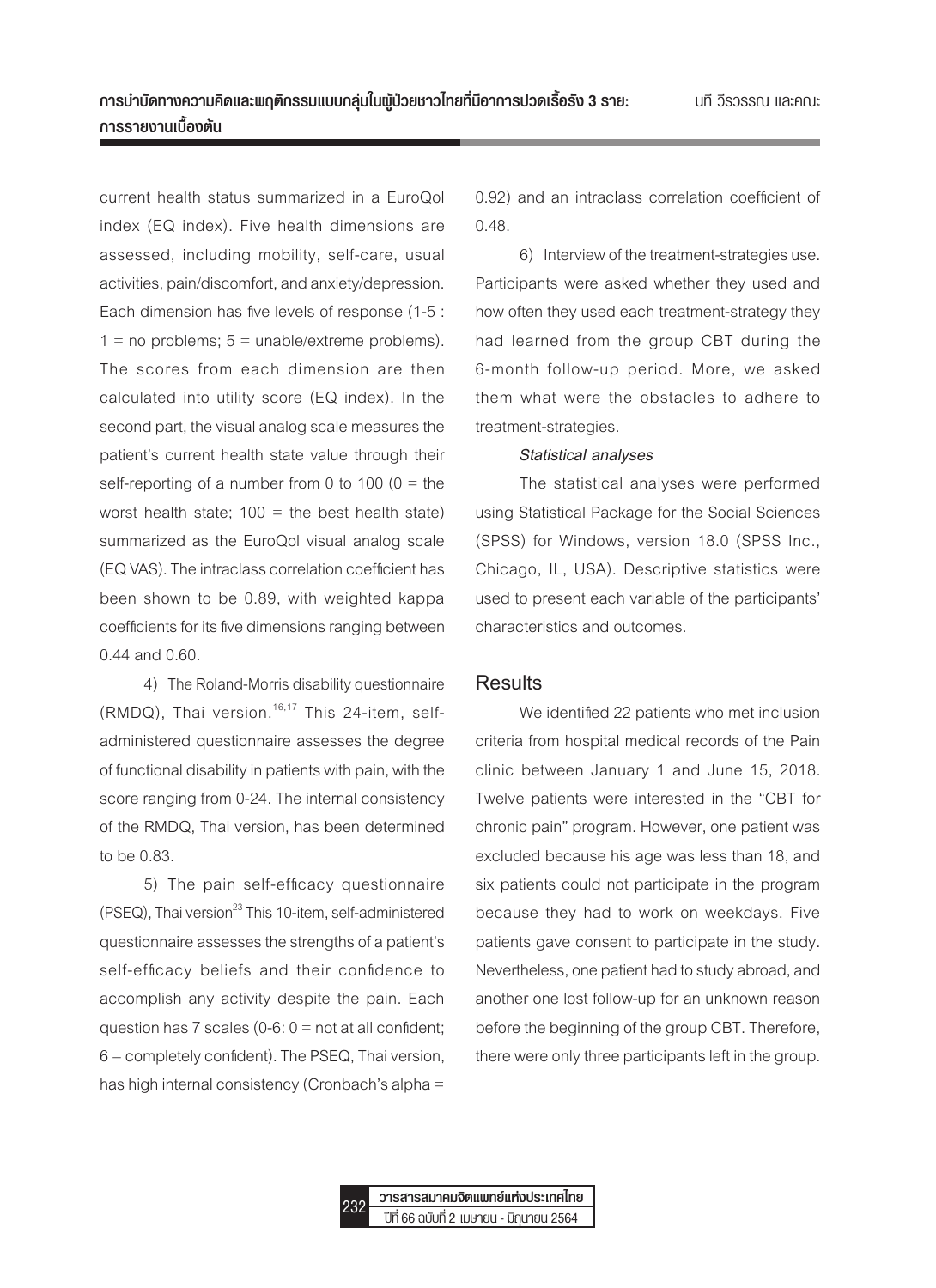All three participants, who attended the group CBT simultaneously, participated in all eight sessions. They were married women with a mean (SD) age of 46.33 (8.62) years (range, 37-54). All of them had two or more pain sites. They were all diagnosed with major depressive disorder. Table 2 showed detailed demographic information of the participants.

Participant A had taken only Duloxetine 90 mg/d for her pain and depressive symptoms for more than a month before the beginning of the "CBT for Chronic Pain" program. There was no dose adjustment of Duloxetine during the 6-month follow-up period.

One month before the program's beginning, Participant B's medications for pain and depressive symptoms were Amitriptyline 25 mg/d, Pregabalin 300 mg/d, Sertraline 200 mg/d, and Celecoxib 200 mg/d. She could then stop taking Celecoxib since one week after the program because she could better manage her pain. There was no dose adjustment for the other medications through the 6-month follow-up period.

At one month before the program, Participant C was taking Ibuprofen 400 mg/d, Tramadol 200 mg/d, Nortriptyline 75 mg/d, Gabapentin 1,800 mg/d, and Sertraline 200 mg/d. There was no dose adjustment for Ibuprofen, Nortriptyline, and Sertraline during the 6-month follow-up period. Dosage of Tramadol was decreased to 100 mg/d at five months after the program. Dosage of Gabapentin was decreased to 900 mg/d and 300 mg/d at two months and five months after the program, respectively.

**Table 2** Characteristics of the Thai participants in the "CBT for Chronic Pain" program

| Characteristics   | Participant A     | Participant B         | Participant C             |
|-------------------|-------------------|-----------------------|---------------------------|
| Sex               | Female            | Female                | Female                    |
| Age (years old)   | 50-54             | 45-49                 | 35-39                     |
| Marital status    | Married           | Married               | Married                   |
| Children (number) | 1                 | 0                     | 1                         |
| Religion          | <b>Buddhism</b>   | <b>Buddhism</b>       | <b>Buddhism</b>           |
| Education         | Graduate          | Graduate              | Secondary school graduate |
| Employment        | Unemployed        | Employed              | Unemployed                |
| Pain site         | Two or more sites | Two or more sites     | Two or more sites         |
| BMI $(kg/m2)$     | 15.0-19.9         | 25.0-29.9             | 25.0-29.9                 |
| Diagnosis         | <b>MDD</b>        | <b>MDD</b>            | <b>MDD</b>                |
|                   | <b>FMS</b>        | Central pain syndrome | OA knee                   |
|                   |                   | Fibromyalgia          | Chronic pelvic pain       |
|                   |                   |                       | Pelvic endometriosis      |
|                   |                   |                       | Obesity                   |

 $MDD$  = major depressive disorder; FMS = fibromyalgia syndrome;  $OA =$  osteoarthritis.

| J Psychiatr Assoc Thailand      | $-233$ |
|---------------------------------|--------|
| Vol. 66 No. 2 April - June 2021 |        |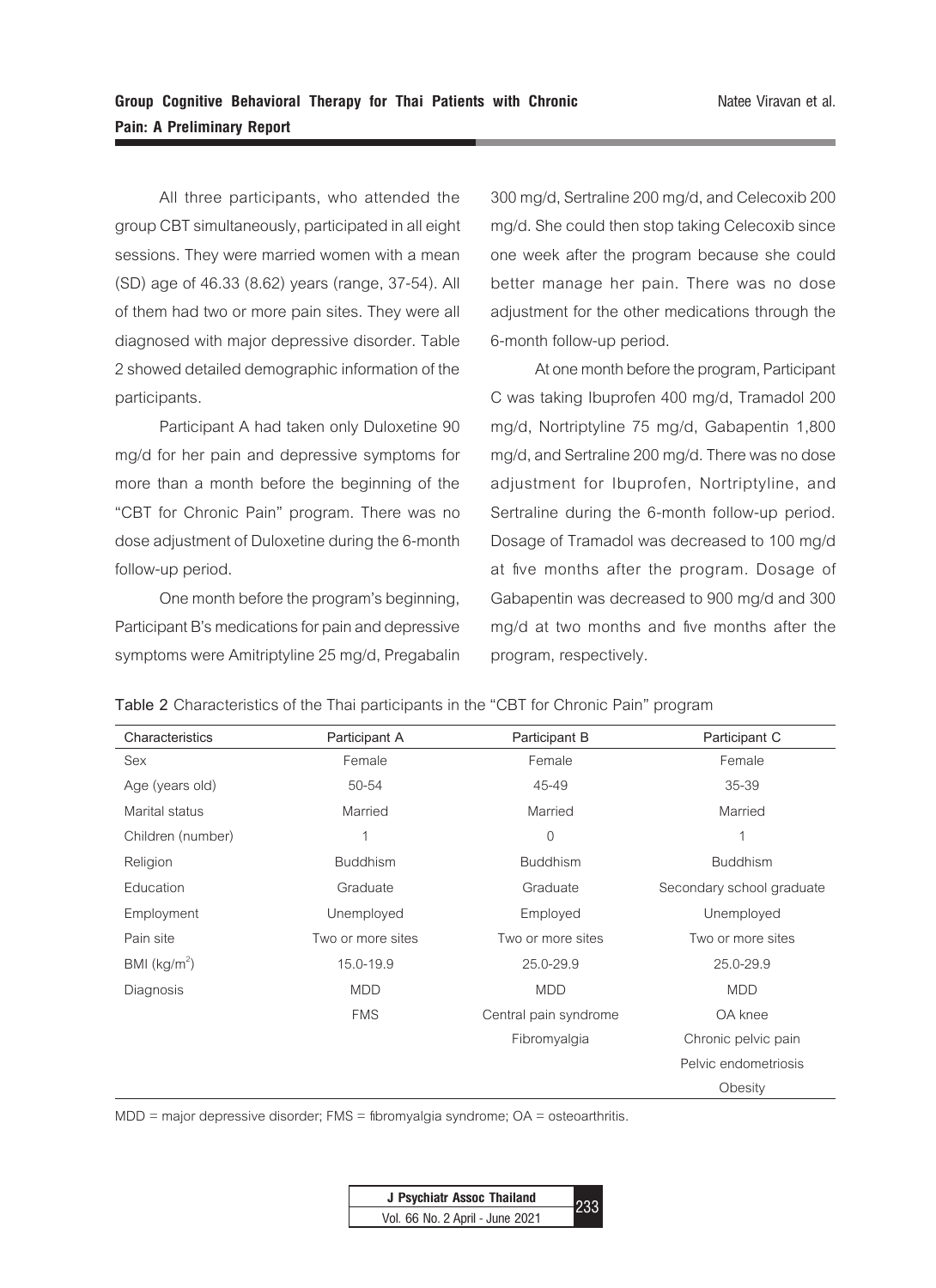#### *NPRS*

Participants B and C showed long-term improvement in pain score while Participant A's pain severity roughly remained constant through the 6-month follow-up period (Table 3).

#### *DASS-21-depression*

All participants' depression levels were finally decreased at 6-month post-intervention with at least 44.44% reduction from the baseline score. Participant B had the most remarkable improvement in the score, 78.95% reduction from the pre-intervention score (Table 3).

#### *DASS-21-anxiety*

Participant B's anxiety level markedly decreased at 6-month follow-up, a 64.70% reduction from the baseline. The others' anxiety levels only slightly change (Table 3).

#### *DASS-21-stress*

The stress level of all participants eventually decreased at 6-month post-intervention. Participant B's stress score decreased the most, 80% reduction from the baseline (Table 3).

#### *EQ index*

Every participant has a long-term increment in utility value (EQ index), although Participant A's score did not show the improvement until at 6-month follow-up (Table 3).

#### *EQ VAS*

Both Participants A and B's self-reported current health state values (EQ VAS) were gradually increased over a 6-month follow-up period. Although participant C's score was decreased from baseline, her perceived health state was still high at the end (Table 3).

#### *RMDQ*

All participants showed a decrease in disability level. Participants A and C had a slight improvement in the score. Participant B had a 54.17% reduction in disability level at long-term follow-up (Table 3).

#### *PSEQ*

All participants had approximately 40 to 100 percent increments of self-efficacy level at immediate post-intervention. The benefits of the intervention to participants A and B on self-efficacy were observed through a 6-month follow-up period (Table 3).

#### *Interview of the treatment-strategies use*

Table 4 showed each participant's treatmentstrategies use and how often they used each treatment-strategy through 6-month follow-up. All participants said that the most effective treatmentstrategies were stretching exercises, relaxation technique, and thought management. They used these strategies continuously during the 6-month follow-up period. They noted that stretching exercises were the easiest type of activity to comply with. Relaxation technique and thought management helped them cope with difficult emotions when they experienced pain or difficulties in life. No participant continued to use desensitization, aerobic exercises, and flare-up planning. They said that they did not use desensitization because it had to aggravate pain, which all of them tried to avoid, did not do aerobic exercises because they had no time, and did not use flare-up planning because they could not remember how to do it.

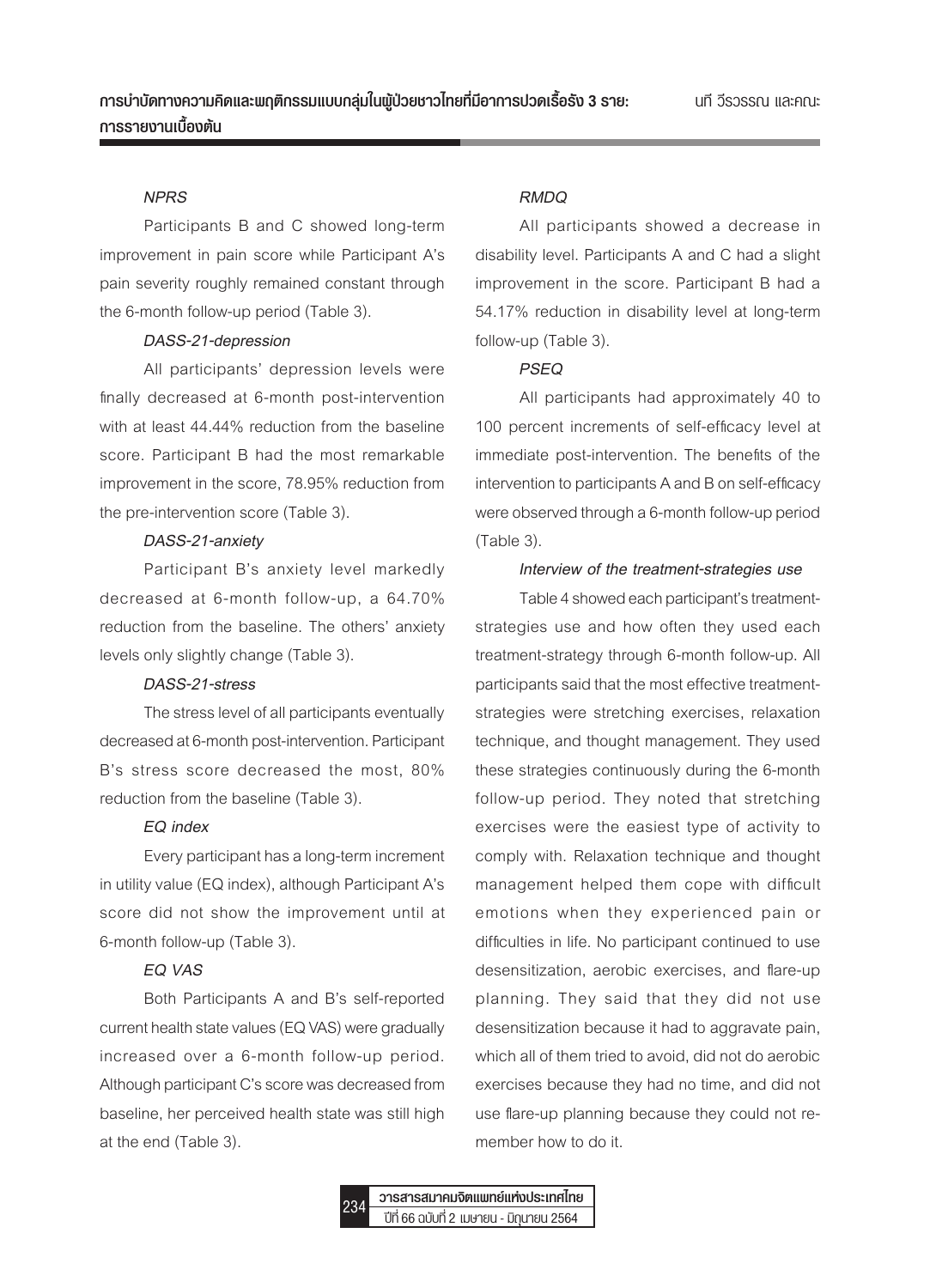# **Group Cognitive Behavioral Therapy for Thai Patients with Chronic Pain: A Preliminary Report**

| Scores                    | Participant A  | Participant B  | Participant C  |
|---------------------------|----------------|----------------|----------------|
|                           |                |                |                |
| NPRS score (0-10)         |                |                |                |
| Pre-intervention          | 4              | $\overline{7}$ | $\hbox{9}$     |
| Post-intervention         | 5              | $\overline{7}$ | $\overline{7}$ |
| 1-month follow-up         | 5              | $\overline{4}$ | $\overline{7}$ |
| 6-month follow-up         | 4              | $\overline{4}$ | $\overline{7}$ |
|                           |                |                |                |
| DASS-21-depression (0-21) |                |                |                |
| Pre-intervention          | 8              | 19             | 9              |
| Post-intervention         | $\overline{7}$ | 5              | 4              |
| 1-month follow-up         | 5              | $\overline{7}$ | 4              |
| 6-month follow-up         | 3              | $\overline{4}$ | 5              |
| DASS-21-anxiety (0-21)    |                |                |                |
| Pre-intervention          | 2              | 17             | 9              |
|                           | 4              |                | $\overline{7}$ |
| Post-intervention         |                | $\overline{4}$ |                |
| 1-month follow-up         | 3              | 13             | 6              |
| 6-month follow-up         | 3              | 6              | $\overline{7}$ |
| DASS-21-stress (0-21)     |                |                |                |
| Pre-intervention          | 7              | 20             | 13             |
| Post-intervention         | 8              | 6              | $\overline{7}$ |
| 1-month follow-up         | 8              | 10             | 8              |
| 6-month follow-up         | 4              | 4              | 8              |
|                           |                |                |                |
| EQ index score (0-1)      |                |                |                |
| Pre-intervention          | 0.53           | 0.38           | 0.25           |
| Post-intervention         | 0.55           | 0.67           | 0.55           |
| 1-month follow-up         | 0.55           | 0.55           | 0.39           |
| 6-month follow-up         | 0.65           | 0.62           | 0.33           |
|                           |                |                |                |
| EQ VAS score (0-100)      |                |                |                |
| Pre-intervention          | 65             | 70             | 90             |
| Post-intervention         | 67             | 75             | 70             |
| 1-month follow-up         | 70             | 80             | 70             |
| 6-month follow-up         | 80             | 85             | 70             |
| RMDQ score (0-24)         |                |                |                |
| Pre-intervention          | $\overline{7}$ | 24             | 15             |
| Post-intervention         | 4              | 11             | 12             |
| 1-month follow-up         | 3              | 14             | 15             |
| 6-month follow-up         | 5              | 11             | 13             |
|                           |                |                |                |
| PSEQ score (0-60)         |                |                |                |
| Pre-intervention          | 35             | 21             | 28             |
| Post-intervention         | 50             | 43             | 41             |
| 1-month follow-up         | 47             | 40             | 24             |
| 6-month follow-up         | 55             | 46             | 30             |

**Table 3** Each participant's score for each outcome at pre- and post-intervention, 1-, and 6-month follow-ups

| J Psychiatr Assoc Thailand      |  |
|---------------------------------|--|
| Vol. 66 No. 2 April - June 2021 |  |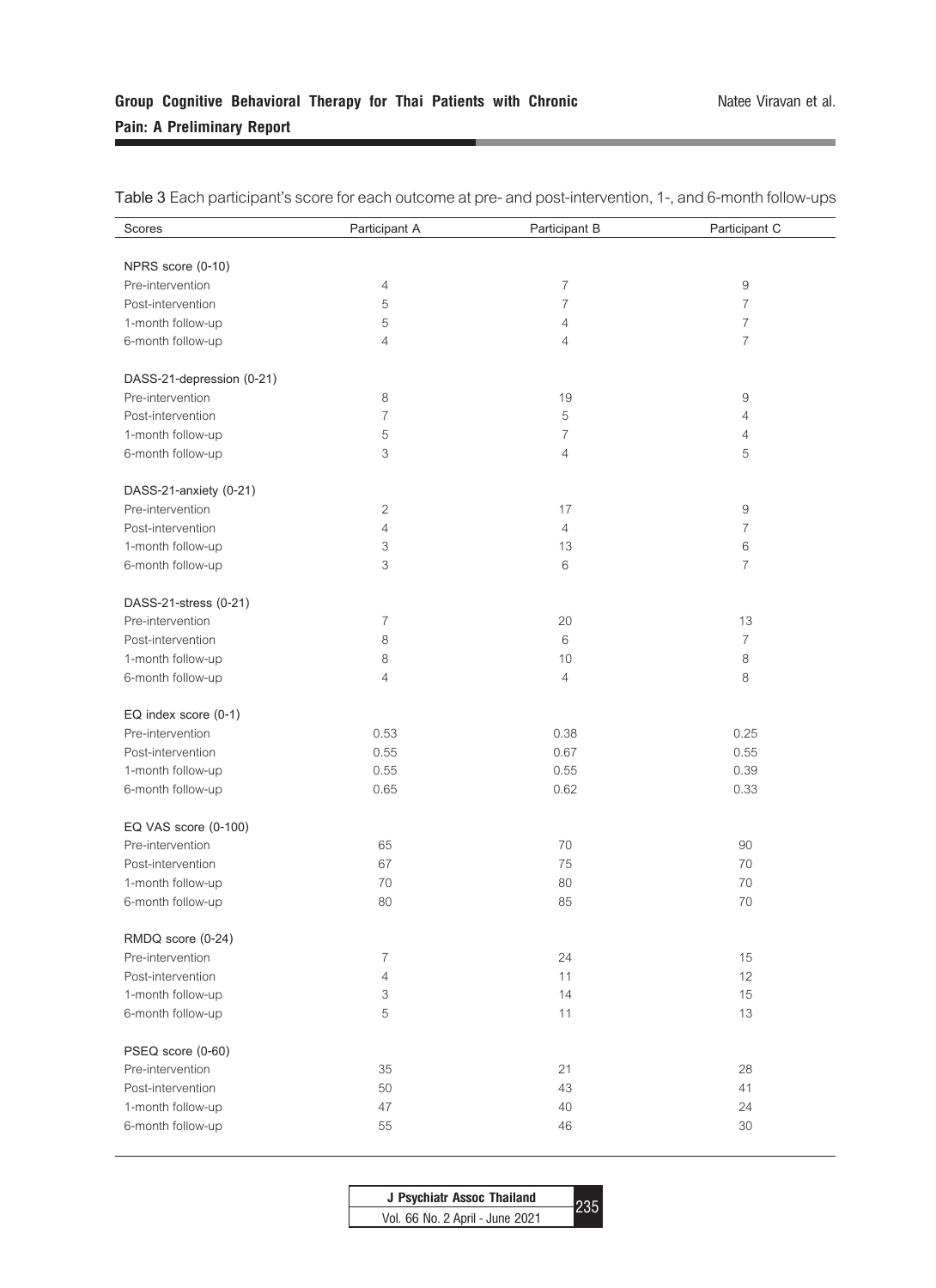| Participant                          | A                 | B                 | C                 |
|--------------------------------------|-------------------|-------------------|-------------------|
|                                      | Use or            | Use or            | Use or            |
| <b>Treatment strategies</b>          | frequency of use  | frequency of use  | frequency of use  |
|                                      | 6-month follow-up | 6-month follow-up | 6-month follow-up |
| Strengthening exercises (times/week) | 5                 | $\Omega$          | 3                 |
| Stretching exercises (times/week)    | 5                 |                   | $\overline{4}$    |
| Aerobic exercises (times/week)       | $\Omega$          | $\Omega$          | $\Omega$          |
| Pacing activities (use)              | Yes               | No.               | Yes               |
| Relaxation technique (times/day)     | 3                 | 7                 | $\mathfrak{D}$    |
| Desensitization (times/day)          | $\Omega$          | $\Omega$          | $\Omega$          |
| Thought management (use)             | Yes               | Yes               | Yes               |
| Problem-solving (use)                | Yes               | Yes               | No.               |
| Goal setting (use)                   | Yes               | Yes               | No.               |
| Sleep management (use)               | Yes               | No.               | Yes               |
| Flare-up planning (use)              | No.               | No.               | No.               |

**Table 4** Usage of each treatment strategy and the frequency of use for each participant

## **Discussion**

The study results suggest that the group-based CBT for chronic pain may have long-term and positive effects on pain score, depression, anxiety, stress, health utility (EQ index), overall health state (EQ VAS), disability, and pain self-efficacy.

These results are in concordance with those of many earlier studies. One systematic review and network meta-analysis $18$  established that CBT improves physical functioning, pain intensity, and depression. Randomized controlled trials<sup>7,19</sup> reported that group CBT improved depression, stress, pain scores, and functional limitations at the 6-month follow-up. A Singaporean study<sup>20</sup> also showed that group CBT positively impacted patients with chronic pain in pain self-efficacy, pain intensity, depression, anxiety, and stress. Additionally, the intervention improved quality of life, physical limitations, and general health in patients with chronic musculoskeletal pain.21

Although the group CBT seemed to offer positive outcomes for many measures, its effects on each participant were different. Participant B showed the most considerable improvements in every measure compared to participants A and C in both short-term and long-term. Participant B did not have any children and was employed, whereas the other two participants had one child and were unemployed. Whether these factors affect the efficacy of the intervention warrants attention and further study.

Evidence showed that depression and anxiety were associated with chronic pain. $22$ Patients with depression were more likely to develop chronic pain, while chronic pain could cause depression. There was also a doubling prevalence of anxiety disorders in patients with

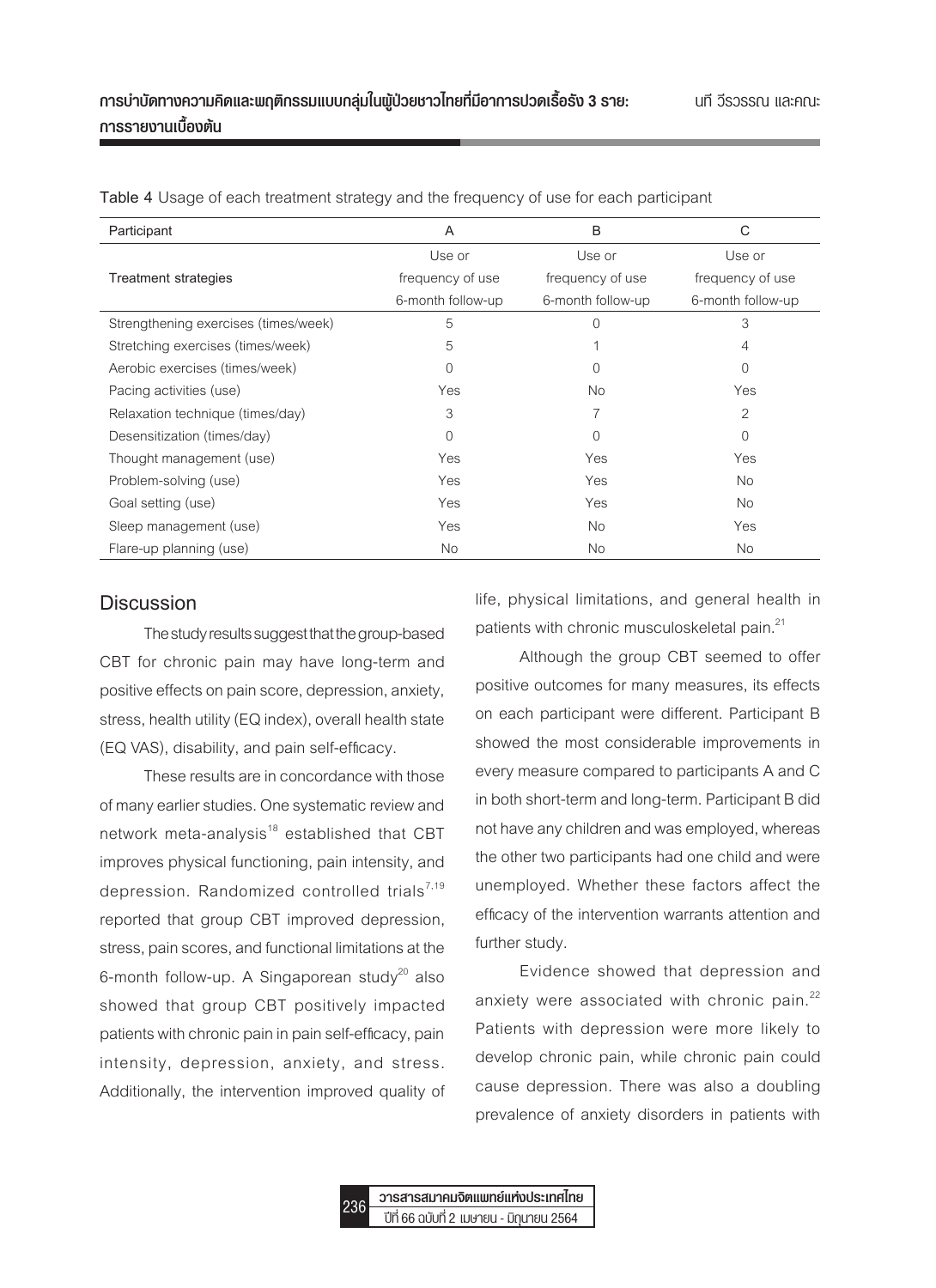chronic pain than in the general population. Nevertheless, Participant A and B's pain scores did not correlate with depression; only participant C did. However, all participants' improvement in anxiety levels and pain scores were in a similar trend. More sample size is required to show the possible association.

There was no complication from the group intervention to the participants. However, some obstacles minimize the efficacy of the program. Based on participant interviews, the barriers to treatment-strategy adherence were: a lack of motivation (also reported as "laziness" or "a lack of continuity in strategy use"), medical illness, not understanding a treatment strategy, a lack of time, and high pain levels. These barriers could also be important factors influencing the results. Further investigation on their effects on study results is needed.

This study has some limitations. There was no comparative group. The number of participants was small to establish statistical significance for the group intervention's positive effects. The limited number of staff coupled with the high workloads at Siriraj Hospital means that group-based CBT programs for chronic pain can be delivered only twice yearly and only for a small number of participants. All questionnaires used in this study were self-reported because they consumed less staff employed to complete them. However, including objective measures in further research may improve the reliability of the results.

It is the first study on the effectiveness of group CBT for patients with chronic pain in Thailand. This study collected qualitative data through the participant interviews enabling us to understand the results and be an informative resource for further investigation. Participants' feedback helped us to know where to focus more on the program to improve the outcomes. For example, focusing more on motivation building and more frequent group follow-up may increase treatment-strategy adherence. Treatment-strategies that they practiced more in sessions were more likely to be used in the long-term.

Further investigation with a larger sample size and control group is necessary to test the program's efficacy and whether the participants' improvements were because of the group effect. Increasing the number of participants per group, including participants from multiple sites, and extending the data collection duration may increase the chance of gaining more sample size. Additionally, instead of weekdays, giving intervention on weekends might be a considerable option to earn more available participants. Comparing the efficacies of group-based CBT for chronic pain with group pain-education only or with a combination of CBT with other treatments for Thai patients could be another research option. Studies on the cost-effectiveness and adverse effects of group-based CBT for chronic pain in Thai patients are essential before implementing the treatment intervention in more expansive areas in the long term.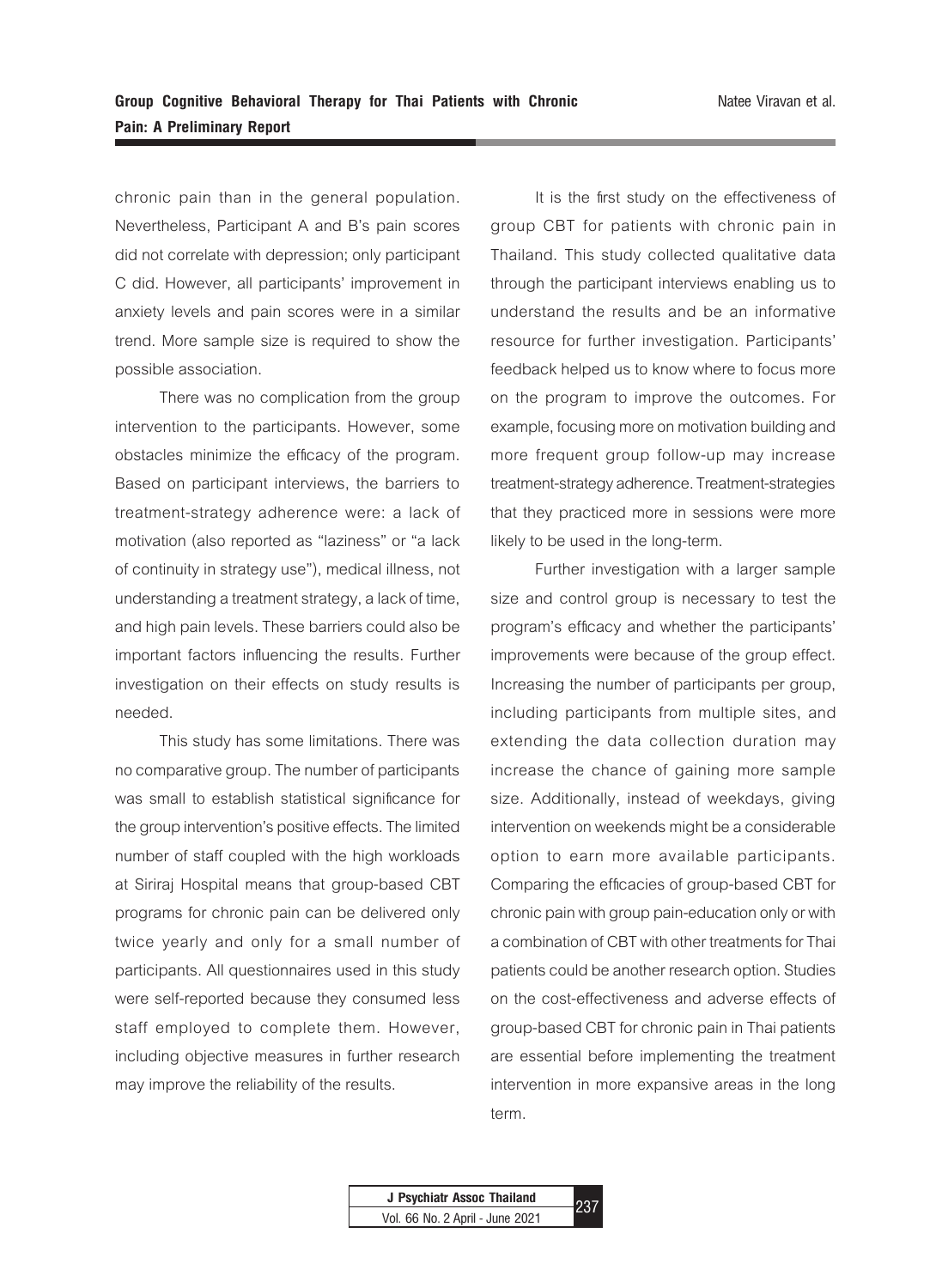Delivering the "Group CBT for Chronic Pain" program at Siriraj hospital is feasible. We might improve the program by modifying the program schedule to be possible for patients to attend, focusing on motivation enhancement, and closely monitoring and follow-up to ensure that they understand treatment-strategies and practice them regularly.

#### **Conclusion**

Group-based CBT program may have six-month benefits for Thai patients with chronic pain in terms of depression, stress, utility, and disability. The program is feasible but requires schedule modification and focusing more on motivation enhancement. Further investigation with a large sample size and a control group is needed.

# **Acknowledgements**

The author would like to thank all participants, staff members at the pain clinic in Siriraj Hospital, and Assistant Professor Dr. Woraphat Ratta-apha for the kind help and useful advice. This research was supported by the Faculty of Medicine Siriraj Hospital, Mahidol University, Bangkok, Thailand, Grant Number (IO) R016232009.

# **References**

1. Dohmeier K, Arulkumar S, Hayek SM, Poree LR. Management strategies for chronic pain. In: Krames ES, Peckham PH, Rezai AR, eds. Neuromodulation, 2nd ed. London: Academic Press: 2018: 575-585.

- 2. Johannes CB, Le TK, Zhou X, Johnston JA, Dworkin RH. The prevalence of chronic pain in United States adults: results of an internetbased survey. J Pain 2010; 11: 1230-1239.
- 3. Breivik H, Eisenberg E, O'Brien T; OPENMinds. The individual and societal burden of chronic pain in Europe: the case for strategic prioritization and action to improve knowledge and availability of appropriate care. BMC Public Health 2013; 13: 1229.
- 4. Dale R, Stacey B. Multimodal treatment of chronic pain. Med Clin North Am 2016; 100: 55-64.
- 5. Turner-Stokes L, Erkeller-Yuksel F, Miles A, Pincus T, Shipley M, Pearce S. Outpatient cognitive behavioral pain management programs: a randomized comparison of a group-based multidisciplinary versus an individual therapy model. Arch Phys Med Rehabil 2003; 84: 781-788.
- 6. Morley S, Eccleston C, Williams A. Systematic review and meta-analysis of randomized controlled trials of cognitive behavior therapy and behavior therapy for chronic pain in adults, excluding headache. Pain 1999; 80: 1-13.
- 7. Karlsson B, Burell G, Anderberg UM, Svardsudd K. Cognitive behavioral therapy in women with fibromyalgia: a randomized clinical trial. Scand J Pain 2015; 9: 11-21.
- 8. Lamb SE, Hansen Z, Lall R, Castelnuovo E, Withers EJ, Nichols V, et al. Group cognitive behavioral treatment for low-back pain in primary care: a randomized controlled trial and

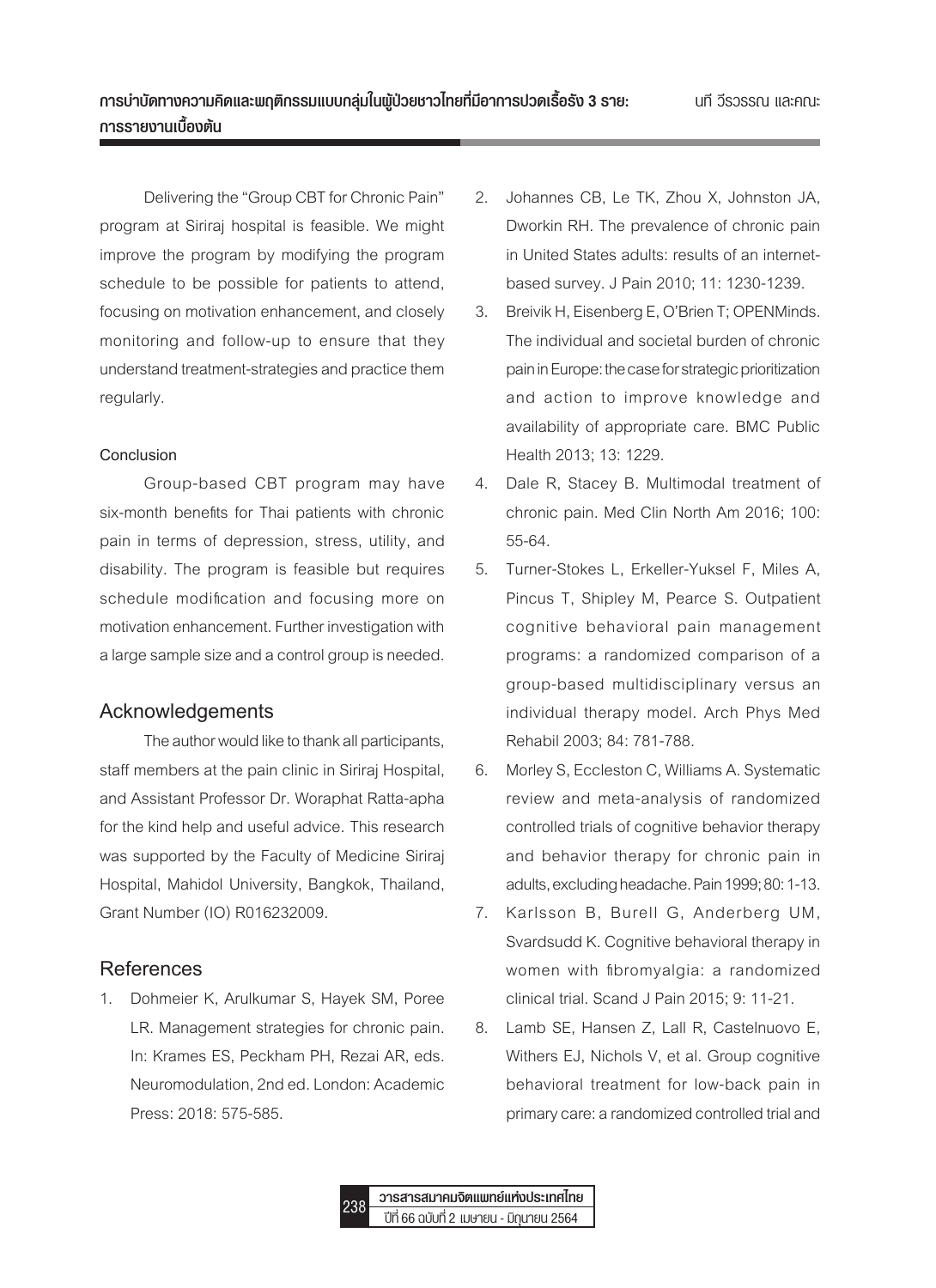cost-effectiveness analysis. Lancet 2010; 375: 916-923.

- 9. Shpaner M, Kelly C, Lieberman G, Perelman H, Davis M, Keefe FJ. Unlearning chronic pain: a randomized controlled trial to investigate changes in intrinsic brain connectivity following cognitive behavioral therapy. Neuroimage Clin 2014; 5: 365-376.
- 10. Yang SY, McCracken LM, Morris RM. Psychological treatments for chronic pain in East and Southeast Asia: a systematic review. Int J Behav Med 2016; 23: 473-484.
- 11. Lubis DU, Jaya ES, Arjadi R, Hanum L, Astri K, Putri MD. Preliminary study on the effectiveness of short Group Cognitive Behavioral Therapy (GCBT) on Indonesian older adults. PLoS One. 2013 Feb 21; 8: e57198.doi: 10.1371/journal. pone.0057198. PubMed PMID: 23437339; PubMed Central PMCID: PMC3578808.
- 12. Lau OWY, Leung LNY, Wong LOL. Cognitive behavioural techniques for changing the coping skills of the patients with chronic pain. HKJOT 2002; 12: 13-20.
- 13. Cardosa M, Osman ZJ, Nicholas M, Tonkin L, Williams A, Aziz KA, et al. Self-management of chronic pain in Malaysian patients: effectiveness trial with 1-year follow-up. Transl Behav Med 2012; 2: 30-37.
- 14. Pragobsuk S. Tuicomepee A. Relationships among trait resilience, meaning in life, and psychological problems of study abroad scholarship students. J Public Health 2019; 49: 184-199.
- 15. Sonsa-ardjit N, Sakthong P. Reliability and validity of the Thai version of EQ-5D-5L questionnaire on patients with chronic disease. Chula Med J 2015; 59: 489-501.
- 16. Jirarattanaphochai K, Jung S, Sumananont C, Saengnipanthkul S. Reliability of the Roland-Morris Disability Questionnaire (Thai version) for the evaluation of low back pain patients. J Med Assoc Thai 2005; 88: 407-411.
- 17. Pensri P, Baxter GD, McDonough SM. Reliability and internal consistency of the Thai version of Roland-Morris Disability Questionnaire and Waddell Disability Index for back pain patients. Chula Med J 2005; 49: 333-349.
- 18. Khoo EL, Small R, Cheng W, Hatchard T, Glynn B, Rice DB, et al. Comparative evaluation of group-based mindfulness-based stress reduction and cognitive behavioural therapy for the treatment and management of chronic pain: a systematic review and network meta-analysis. Evid Based Mental Health 2019; 22: 26-35.
- 19. Cherkin DC, Sherman KJ, Balderson BH, Cook AJ. Effects of mindfulness-based stress reduction vs cognitive behavioral therapy and usual care on back pain and functional limitations in adults with chronic low back pain: a randomized clinical trial. JAMA 2016; 315: 1240-1249.
- 20. Tan EPG, Tan ESL, Ng BY. Efficacy of cognitive behavioural therapy for patients with chronic pain in Singapore. Ann Acad Med Singapore 2009; 38: 952-959.